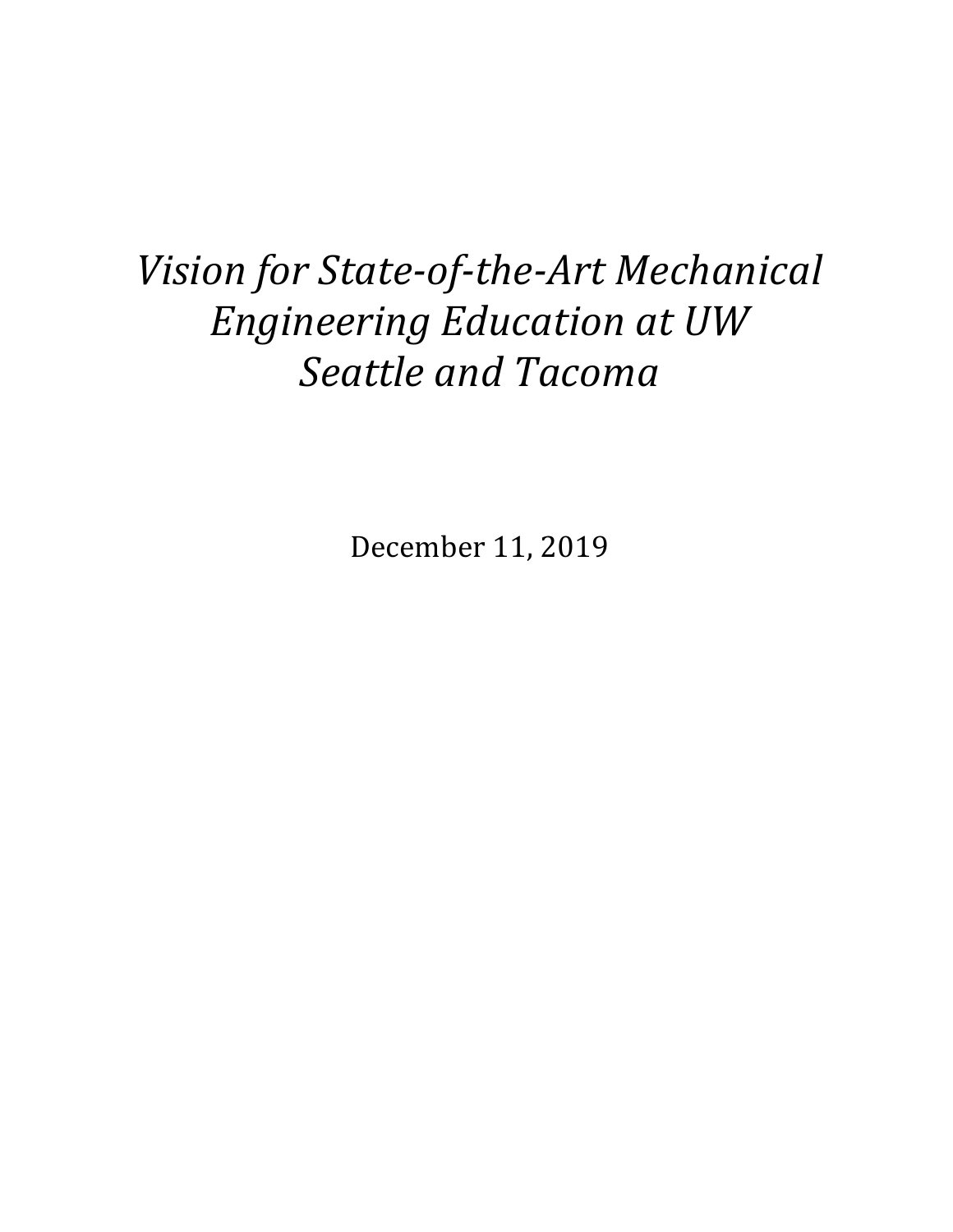The University of Washington at Tacoma is uniquely positioned in proximity to a diverse student pool with identified interests in Mechanical and Civil Engineering; furthermore, there is ample physical space for growth at UW Tacoma, with significant unmet demand among regional industries to hire Civil and Mechanical Engineers. UW Tacoma has ABET accredited undergraduate degree programs in Electrical and Computer Engineering, as well as graduate degree programs in these disciplines, so that the development of BSME and BSCE programs will leverage existing strengths, promoting collaborative multi-disciplinary capstone design as an integral component of its engineering curriculum.

This document highlights the efforts, during autumn quarter 2019, of a small team of doctoral candidates<sup>1, 2</sup> at the University of Washington Seattle, who are keenly interested in exploring their potential for academic career pathways. Along with a course coordinator<sup>3</sup>, these graduate students have reflected upon their own experiences as undergraduate students, and they have reviewed a recent (March 2018) report on "The Global State of the Art in Engineering Education" by Dr. Ruth Graham, which identifies key attributes, in common, of excellent engineering education among 'current and emerging leaders' worldwide.

Herewith are described the results of our discussions over the past quarter (autumn 2019), prioritizing what we believe to be the ten most important attributes of leading engineering education programs. Thematically, these ten attributes address the potential for *what* would be the *content* of UW Tacoma's Mechanical Engineering curriculum (core and ancillary), *how* the new BSME program would engage engineering students, and **who** would participate in state-of-the-art educational experiences that grant UW Tacoma graduates a diverse range of leadership opportunities as they launch their own careers.

We additionally provide, in Appendix A, a list of freshman and sophomore-level prerequisite courses offered at nearby community colleges. In Appendix B is a proposed four-year BSME course sequence for UW Tacoma. We further provide in Appendix C a complete listing of all proposed BSME courses in chronological order; each course is listed along with the year and quarter the prerequisites would be taken, to show that the courses are ordered appropriately. Appendix C guideline ensures that in the process of completing the recommended course sequence, students would not be enrolled in classes for which they are not prepared. ABET syllabi from UW Seattle's Mechanical Engineering Department<sup>4</sup> (recent 2019 ABET accreditation cycle) are provided in Appendix D.

- <sup>1</sup> UW Seattle Mechanical Engineering doctoral candidates: Anthony Anderson, Molly Carton, Michael Rosenberg, Malia Steward, Melicent Stossel and Tyler Williams
- <sup>2</sup> UW Seattle Civil and Environmental Engineering doctoral candidates: Andrew Makdisi and Sarah!Wichman
- <sup>3</sup> UW Seattle Mechanical Engineering Associate Professor Ann Mescher
- <sup>4</sup> UW Seattle Mechanical Engineering Professor and Associate Chair John Kramlich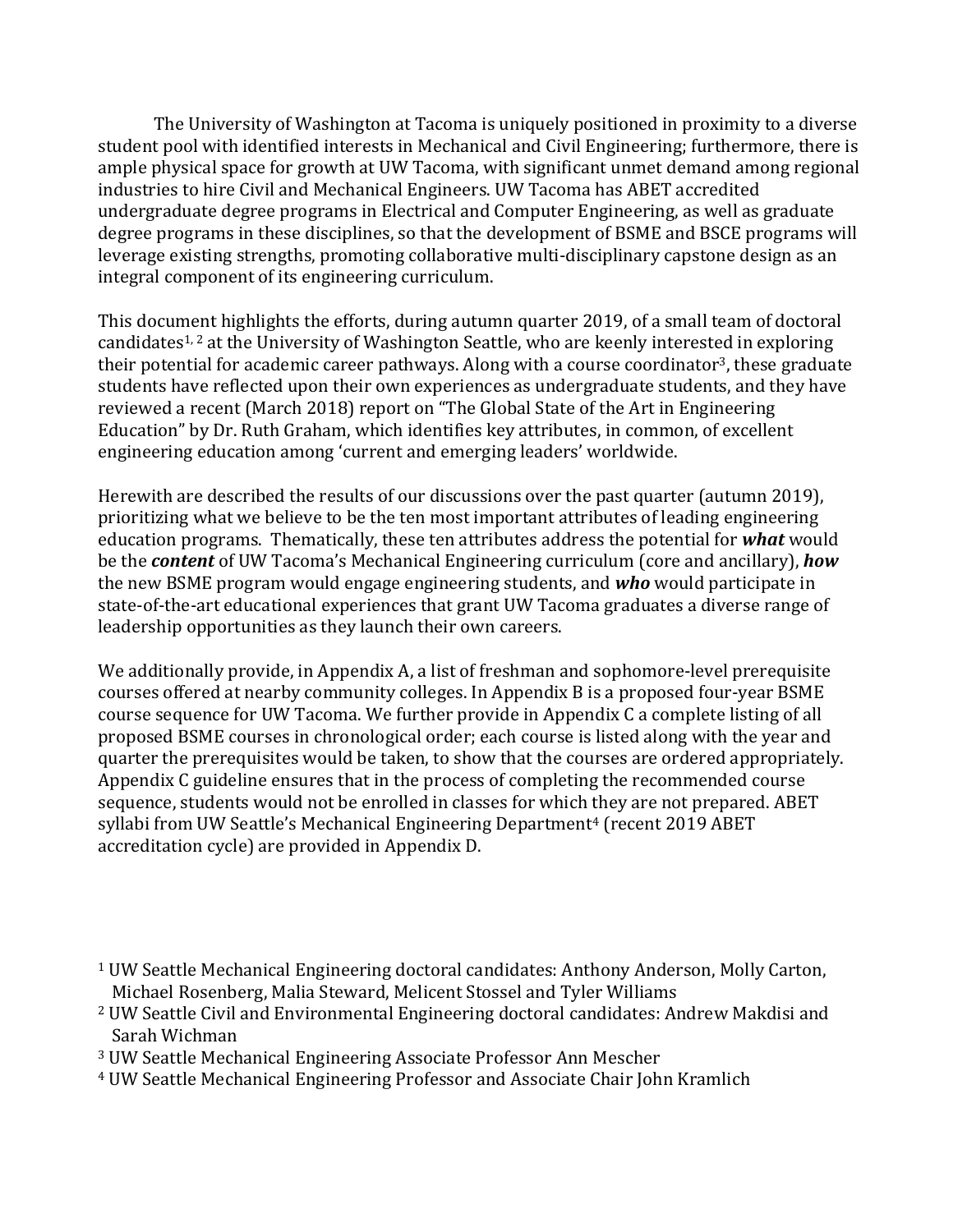# **What is the proposed** *content* **of UW Tacoma Mech. Engineering curriculum?**

#### *Attribute&1: Rigor in Mechanical Engineering&Fundamentals*

Mechanical engineering fundamentals are the foundational principles for solving engineering problems that involve solid mechanics, statics and dynamics, vibrations, controls, system analysis, materials, thermodynamics, fluid dynamics, and heat transfer. Rigor in engineering fundamentals improves concept mastery for students, deepens their appreciation of fundamental principles, and builds their confidence, founding and ultimately strengthening individual and team capacities to solve real-world problems.

#### *Attribute&2: Attention to&State-of-the-Art&in&Engineering Research*

Attention to state-of-the-art in engineering research exposes students to present-day research advancing the state of engineering knowledge. Student's exposure to current research can become part of the overall fabric of the undergraduate learning experience, fostering the mission of life-long learning. Faculty and graduate students alike report that were it not for their exposure to research opportunities as undergraduate students, they might never have considered research-focused careers. The opportunity for undergraduate students to participate in research is absolutely essential for any leading program in engineering education.

#### *Attribute 3: Attention to State-of-the-Art in Engineering Practice*

Competitive businesses, military defense, public works and non-profit organizations (NGOs) all attend continuously to the state-of-their-art in practice; simultaneously, a student's exposure to state-of-the-art in engineering practice reinforces and motivates her deepening understanding of mechanical engineering fundamentals as they are applied to immediate and near-term problems. In analogy with Attribute 2, exposure to competitive engineering practices can become part of the overall fabric of the undergraduate learning experience, fostering the mission of life-long professional development and learning. Healthy attention in the curriculum to current engineering practice promotes excitement and anticipation as graduates identify career pathways within public works, NGOs, and competitive marketplaces, including graduates who will ultimately start their own businesses, solving near-term, real-world problems.

*Attribute&4: Curriculum&Balance between Individual&Proficiency&and Teamwork* Multi-disciplinary teams are powerful in their capacity to solve problems across two or more engineering disciplines; however, any multi-disciplinary team will find itself unable to function at peak efficiency without strong individual proficiencies in each of their respective specializations for the problem at hand. Leading engineering programs provide ample opportunities for students to develop individual proficiency throughout the curriculum, and at the appropriate time(s) in the degree program, opportunities are offered to encourage students to demonstrate both their individual proficiencies as well as near-optimized performance of an intra-disciplinary / multi-disciplinary team.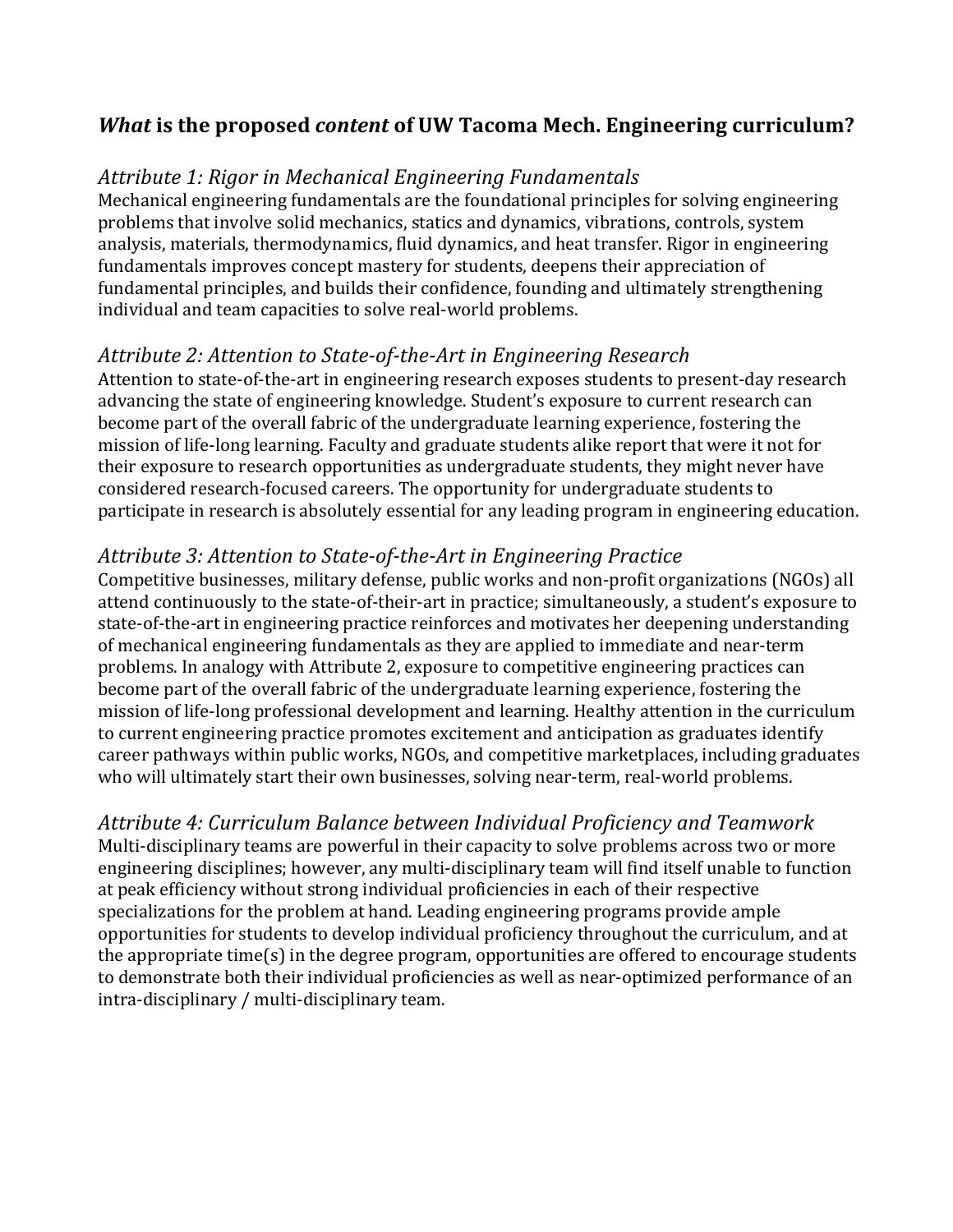## *How* will the new BSME program engage engineering students?

## Attribute 5: Overall Culture of Hands-on Learning

With ever-increasing virtual distractions in this digital-age, an *overall culture* of productive, hands-on learning in mechanical engineering is as essential as ever for any state-of-the-art engineering program. Analogous to the old adage, "a picture is worth a thousand words," carefully designed classroom demonstrations or more involved laboratory experiments that small teams of engineering students carry out are *far more effective for student learning* than a thousand written words. This is not to say that words in textbooks should be removed, nor that *all* of engineering learning should be *solely* experiential, but rather that *while* students explore and study fundamental concepts, those key principles can be illustrated and further absorbed in straightforward hands-on learning experiences. In all leading engineering programs, the reinforcement and founding of well-established engineering principles for students occurs via hands-on learning experiences distributed throughout the curriculum.

*Attribute&6: Project-based&Learning&with&Real-World&Context /&Intrinsic&Motivation* Within a year of entering leading programs, first-year engineering students are introduced to real-world service projects that motivate individuals and teams to *actively practice* the steps of design *processes*. In some emerging programs, student teams have the opportunity to self-select projects that excite their interests and also meet specified criteria for project-based learning. Emphasis in the first half of the curriculum is placed on *learning process steps* rather than mechanical engineering analyses. Early introduction to design / solution *process steps* provides students with the framework(s) needed to approach and solve any general problem, inclusive of engineering coursework and preliminary open-ended design problems, ultimately leading to capstone design. Minimally, the capstone design experience exercises a range of mechanical engineering analysis skills within the design *process / solution steps* that were first introduced in the entry year of the program.

#### *Attribute&7: Collaborative&Multi-disciplinary&Capstone&Design*

As a culminating experience of the undergraduate degree program, capstone design potentially transforms mechanical engineering *students* into *functioning* engineers. In the majority of leading programs, capstone design is carried out over two semesters (or three quarters) of the final year, extending beyond problem definition / scope and design-on-paper into prototyping and testing phases. With large cohorts, intra-disciplinary capstone design is most typical and is highly effective with small mechanical engineering teams of three to four students. In emerging (smaller) programs, multi-disciplinary collaborations provide additional opportunities for engineering students to further stretch their communication and problem solving skills beyond mechanical engineering, enabling potential solutions for more complex real-world problems.